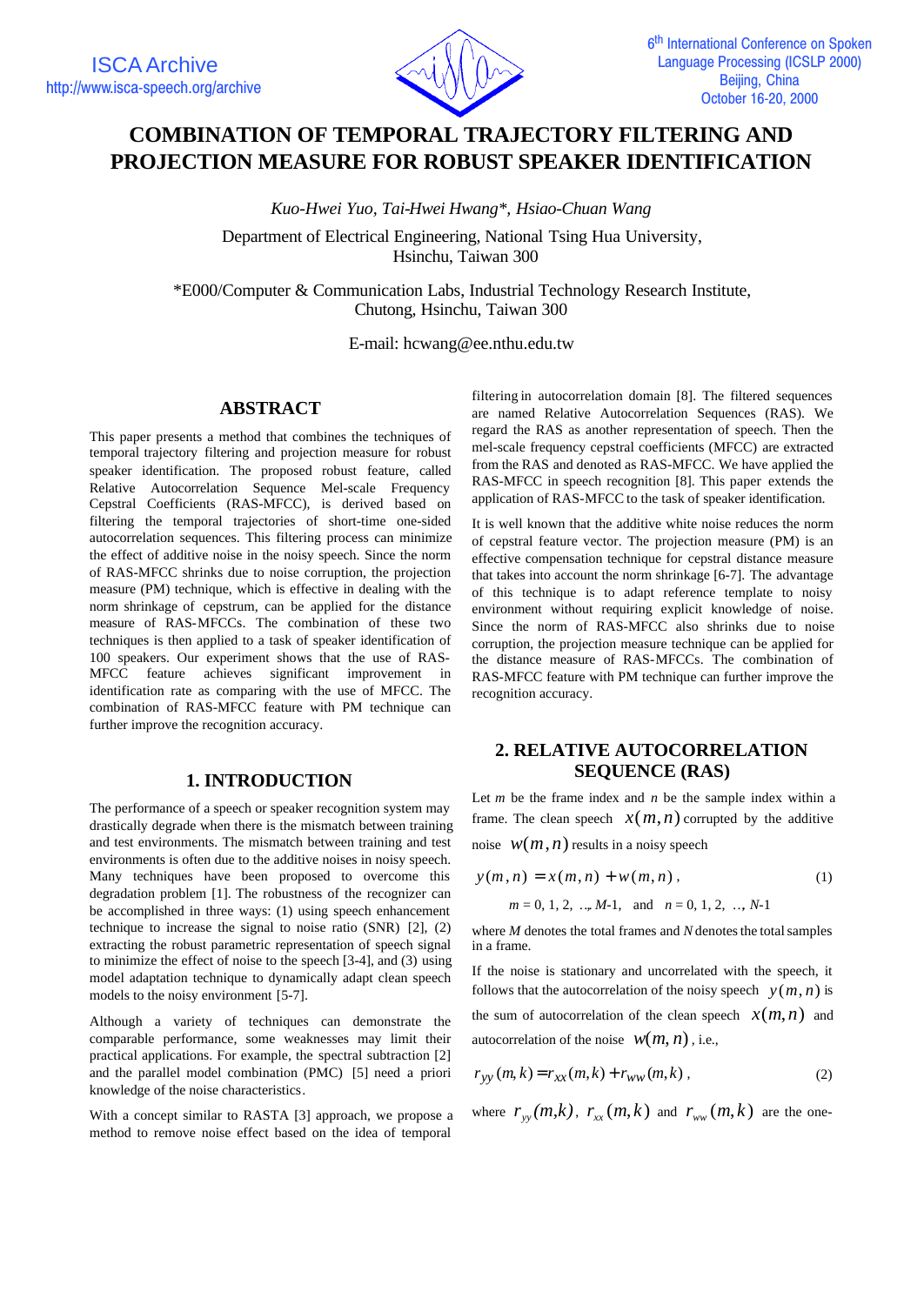sided autocorrelation sequences of the noisy speech, clean speech, and noise, respectively, and  $k$  is the autocorrelation sequence index. Moreover, if the noise is stationary, the autocorrelation sequences of noise in all frames can be assumed to be identical

and  $r_{ww}(m, k)$  will depend only on autocorrelation index k.

Hence, we drop the index *m* of  $r_{ww}(m, k)$ , and Eq. (2) becomes

$$
r_{yy}(m,k) = r_{xx}(m,k) + r_{ww}(k),
$$
\n(3)

where the *N*-point  $r_{yy}(m,k)$  is computed from N-point

 $y(m, n)$  using

$$
r_{yy}(m,k) = \sum_{j=0}^{N-1-k} y(m,j) y(m,j+k) \,.
$$
 (4)

Taking difference of both sides of Eq. (3) with respect to frame index *m* for all *k* yields

$$
\Delta r_{yy}(m,k) = \Delta r_{xx}(m,k),
$$
  
\n
$$
0 \le m \le M - 1, 0 \le k \le N - 1
$$
\n(5)

where

$$
\Delta r_{yy}(mk) = r_{yy}(m+1,k) - r_{yy}(m-1,k), \text{ and}
$$

$$
\Delta r_{xx}(mk) = r_{xx}(m+1,k) - r_{xx}(m-1,k).
$$

The sequence,  $\{\Delta r_{\rm uv}(m,k)\}_{k=0}^{N-1}$  $(m, k)\}_{k=0}^{N-1}$  $\Delta r_{\rm yy}\left(m, k\right)\bigr\}_{k=1}^{N}$  $r_{yy}(m,k)$ <sub> $k=0$ </sub> $k=1$ , is named the Relative Autocorrelation Sequence (RAS) of noisy speech. Eq. (5) demonstrates that the relative autocorrelation sequence of noisy speech is equal to the relative autocorrelation sequence of clean speech. This implies that the RAS is a robust representation of speech within which the corruption of additive noise is inherently removed. We consider the RAS a new time-domain signal. We compute mel-frequency cepstral coefficients (MFCC) from the RAS sequence. The MFCC extracted from the RAS is called RAS-MFCC. This feature is robust to additive noise.



**Figure 1:** The cepstral norm shrinkage for MFCC, and RAS-MFCC in additive white noise.

# **3. GMM SPEAKER MODEL AND PROJECTION MEASURE (PM)**

The additive white noise reduces the norm of cepstral feature vector. As a consequence of this result, the projection measure (PM) was proposed to adapt the reference templates to testing feature [6-7]. By investigating the property of RAS-MFCC, it shows that the norm of RAS-MFCC also shrinks due to the additive noise. Figure 1 illustrates the norms of the MFCC and RAS-MFCC in additive white noise at different SNR levels. Here, all norms are normalized to norms of clean speech. We can see that the norm shrinkage RAS-MFCC is somewhat moderate as comparing with MFCC. Because of this particular property, it is possible to apply the projection measure on the RAS-MFCC for robust speech of speaker recognition.

A Gaussian mixture density is a weighted sum of *M* component densities, and given by equations

$$
p(x_t | \mathbf{I}) = \sum_{i=1}^{M} w_i N(x_t, v_i, \Lambda_i)
$$
  
= 
$$
\sum_{i=1}^{M} \frac{w_i}{(2\mathbf{p})^{p_2} |\Lambda_i|^{p_2}} \exp \left\{-\frac{1}{2} ||x_t - v_i||_{\Lambda_i^{-1}}\right\}
$$
(6)

and

$$
\|x_t - v_i\|_{\Lambda_t^{-1}} \le (x_t - v_i)^{\mathrm{T}} \Lambda_t^{-1} (x_t - v_i)
$$
\n(7)

where  $W_i$ ,  $V_i$ , and  $\Lambda_i$  are weight, mean vector, and covariance matrix of the *i*th Gaussian distribution, respectively. When the testing utterance  $x_t$  is corrupted by noise, a

modified scoring density based on the PM method is

$$
P^{\text{PM}}(x_t | \mathbf{I}) \triangleq \sum_{i=1}^{M} \frac{w_i}{(2\boldsymbol{p})^{\frac{N_2}{2}} |\Lambda_i|^{\frac{N_2}{2}}} \exp\left\{-\frac{1}{2} \left\|x_t - v_i\right\|_{\Lambda_i^{-1}}^{\text{PM}}\right\},\tag{8}
$$

where

$$
\|x_t - v_i\|_{\Lambda_t^{-1}}^{\text{PM}} \stackrel{\Delta}{=} \min_a \|x_t - a v_i\|_{\Lambda_t^{-1}}.
$$
\n(9)

Here, **a** is a shrinkage factor that is dynamically determined during the distance measure of testing utterance and reference models.

#### **3. EXPERIMENTS AND DISCUSSION**

The database for the experiment of speaker identification is a 100-speaker Mandarin digit database. This database provided by 50 males and 50 females in five recording sessions contains 20000 (100 speakers  $\times$  5 sessions $\times$  40 utterances) continuous Mandarin digit utterances. Each speaker in each recording session randomly selected an utterance table from 340 utterance tables and uttered 40 utterances in the chosen table. Five sessions were recorded over a half-month period. The database was recorded in the Chung-Hwa Telecommunication Laboratories in Taiwan. The utterances were recorded via high quality microphones in quiet environments. Since the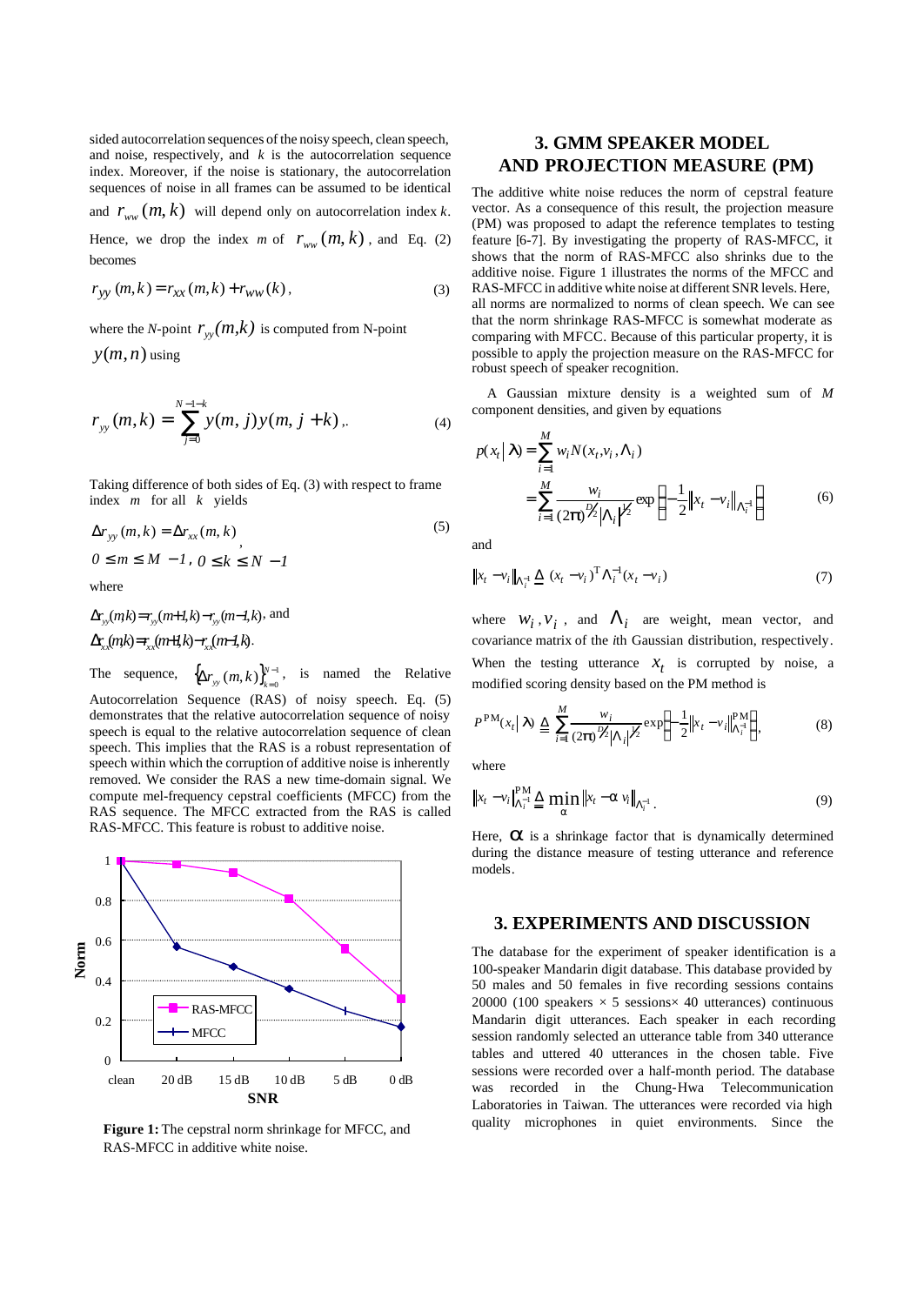background noise and the channel distortion are minimized, the recorded speech is referred to the clean speech.

The database was partitioned into two parts. The first three sessions of each speaker were used for training the speaker model that was represented by a mixture of 64 Gaussian components with diagonal covariance matrix. The recorded speech of each speaker in each session is about 30 seconds and thus each speaker model is trained using 90 seconds of speech data. Note that each speaker model is trained on clean speech only. The 7-digit utterances in the remained two sessions were used for testing. Totally there are  $1000$  ( $5 \times 2 \times 100$ ) test utterances. A 7-digit utterance is about two seconds in length.

The speech signal was sampled at a 10 kHz sampling rate, and weighted by a 25.6 ms Hamming window shifted every 12.8 ms. In computing the MFCC, a 20-channel filter bank with melscale frequency is applied. The log-energy outputs of the filter bank were transformed into a set of 14 cepstral coefficients. The 14 delta cepstral coefficients are computed in the span of five frames [9]. Thus each feature vector comprised 14 cepstral coefficients and 14 delta cepstral coefficients. In computing the RAS-MFCC, the one-side autocorrelation sequence is used instead of the original speech signal.

#### **3.1. Testing on clean speech**

This experiment is to evaluate the performance of MFCC and RAS-MFCC when the training data and the testing utterances are in matched environment. Two types of utterance lengths, 7 digits and 14 digits, are examined. We use 1000 7-digit utterances in the last two sessions and 500 14-digit utterances in the speaker identification test. The 14-digit utterances are the concatenation of two 7-digit utterances. The result is shown in Table 1. Both cases of using static features and using static plus dynamic features are evaluated. The former means the use of the MFCC or the RAS-MFCC. The latter means the use of MFCC plus delta MFCC, or RAS-MFCC plus delta RAS-MFCC. It shows more improvement in using short utterances than in using long utterances. When 14-digit utterances are used for testing, the add of dynamic features does not gain any improvement.

## **3.2. Testing on speech corrupted by additive noise**

The testing speech is polluted by additive noise. This is a mismatched condition between the training and testing environments. The test data are 500 14-digit utterances. The feature vector is consisted of 14 static components and 14 dynamic components. In order to simulate various cases of noise corruption, the noise signal is artificially added to the test utterances. The white noise, the factory noise, the F16 cabin noise, and the babble noise are added to the clean speech in five SNR's. The white noise is artificially generated while the colored noises are extracted from NOISEX-92 database [10]. the combination of the projection measure with the RAS-MFCC is evaluated. The result is shown in Figure 2.

When the static and dynamic terms of MFCC are used to form the feature vectors, the corruption of white noise makes a bigger degradation than that of colored noises in the identification rate. The PM algorithm does give some improvement. When RAS-MFCC is used, the improvement is obvious in cases of SNR equal to 15 db and 10 dB (denoted by RAS in Figure 2). The biggest improvement is for the case of white noise corruption. It seems that the assumption of stationary and uncorrelated conditions on the additive noise in deriving the RAS has well described the property of white noise. When the PM algorithm is combined with the use of RAS-MFCC features, the performance can be further improved.

**Table 1:** Identification rate (%) for testing on clean speech.

|                                       | <b>Static features</b> |          | Static+Dynamic<br>features |          |
|---------------------------------------|------------------------|----------|----------------------------|----------|
| <b>Dimension of</b><br>feature vector | 14                     |          | 28                         |          |
| Length                                | 7-digit                | 14-digit | 7-digit                    | 14-digit |
| <b>MFCC</b>                           | 98.3                   | 99.4     | 98.7                       | 99.4     |
| <b>RAS-MFCC</b>                       | 95.8                   | 98.0     | 96.2                       | 98.0     |

## **4. ACKNOWLEDGEMENT**

This research has been partially sponsored by the National Science Council of Taiwan, under contract number NSC-89- 2614-E-007-002.

#### **5. REFERENCES**

- 1. Gong, Y., "Speech Recognition in Noisy Environments: A Survey," *Speech Communication*. Vol. 16, pp. 261- 291, Apr. 1995.
- 2. Boll, S. F., "Suppression of acoustic noise in speech using spectral subtraction," *IEEE Trans. Acoust., Speech. Signal Processing*, vol. 27. pp. 113-120, Apr. 1979.
- 3. Hermansky, H. and Morgan, N., "RASTA Processing of Speech," *IEEE Trans. Speech Audio processing*, vol. 2, pp. 578-589, October, 1994.
- 4. Hernando, J. and Nadeu, C., "Linear prediction of the one-sided autocorrelation sequence for noisy speech recognition," *IEEE Trans. Speech Audio processing*, vol. 5, no. 5, pp. 80-84, Jan. 1997.
- 5. Gales, M. J. F. and Young, S. J., "Robust Speech Recognition in Additive and Convolutional Noise Using Parallel Model Combination", *Computer Speech and Language*, pp. 289-307, Sep. 1995.
- 6. Mansour, D. and Juang, B. H., "A family of distortion measures based upon projection operation for robust speech recognition", *IEEE Trans. Acoust., Speech.*